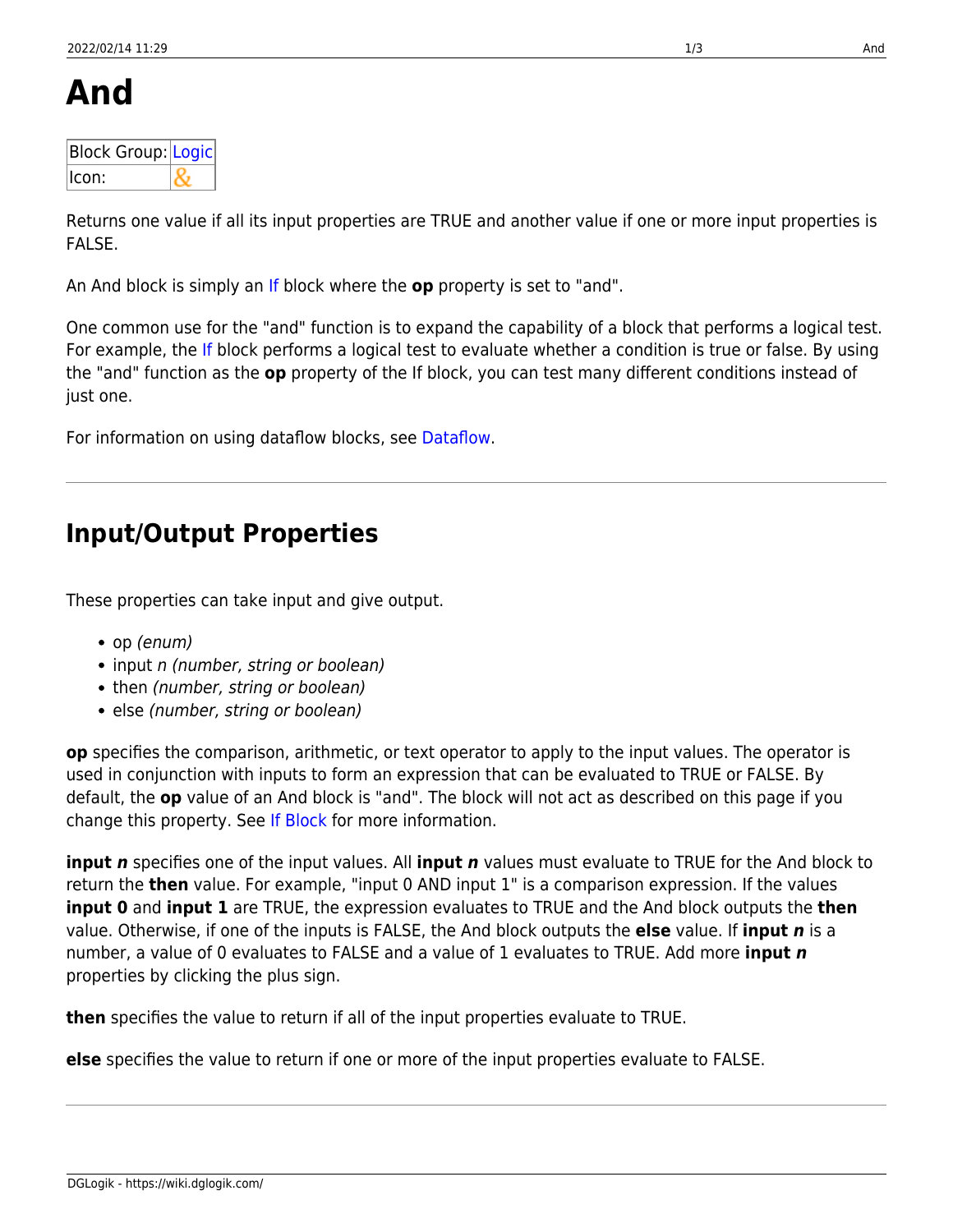DGLogik - https://wiki.dglogik.com/

## **Output Properties**

These properties can give output. They cannot take input.

• output (number, string or boolean)

**output** returns either the **then** value or the **else** value. It returns the **then** value if all of the **input** *n* values evaluate to TRUE, and the **else** value otherwise.

## **Remarks**

- You can add more **input** *n* properties by clicking the plus sign, and delete them by clicking the minus sign. There is no limit to the number of input properties you can have. When you add a new input property, it is true by default.
- The input properties must evaluate to logical values, such as TRUE or FALSE.
- If the input properties contain no logical values, the And block returns the **else** value.

#### **Model**

This is a basic use of the block.

| <b>Dataflow Model</b>              |             |                                                |                                          | <b>Description</b>                                                                                                                              |
|------------------------------------|-------------|------------------------------------------------|------------------------------------------|-------------------------------------------------------------------------------------------------------------------------------------------------|
| bool<br>value:<br>number<br>value: | true<br>#   | and<br>OD:<br>input 0:<br>input 1:<br>input 2: | and<br>true<br>True                      | If the values in <b>input 0, input 1,</b> and <b>input 2</b> are true,<br>then the output is "All Aboard". Otherwise, the output is<br>"Delay". |
| string<br>value:                   | str<br>True | then:<br>else:<br>output:                      | All Aboard<br><b>Delay</b><br>All Aboard |                                                                                                                                                 |

#### [Previous: Logic](https://wiki.dglogik.com/dglux5_wiki:dataflow:dataflow_blocks_reference:logic:home)

#### [Next: Or](https://wiki.dglogik.com/dglux5_wiki:dataflow:dataflow_blocks_reference:logic:operations_or)